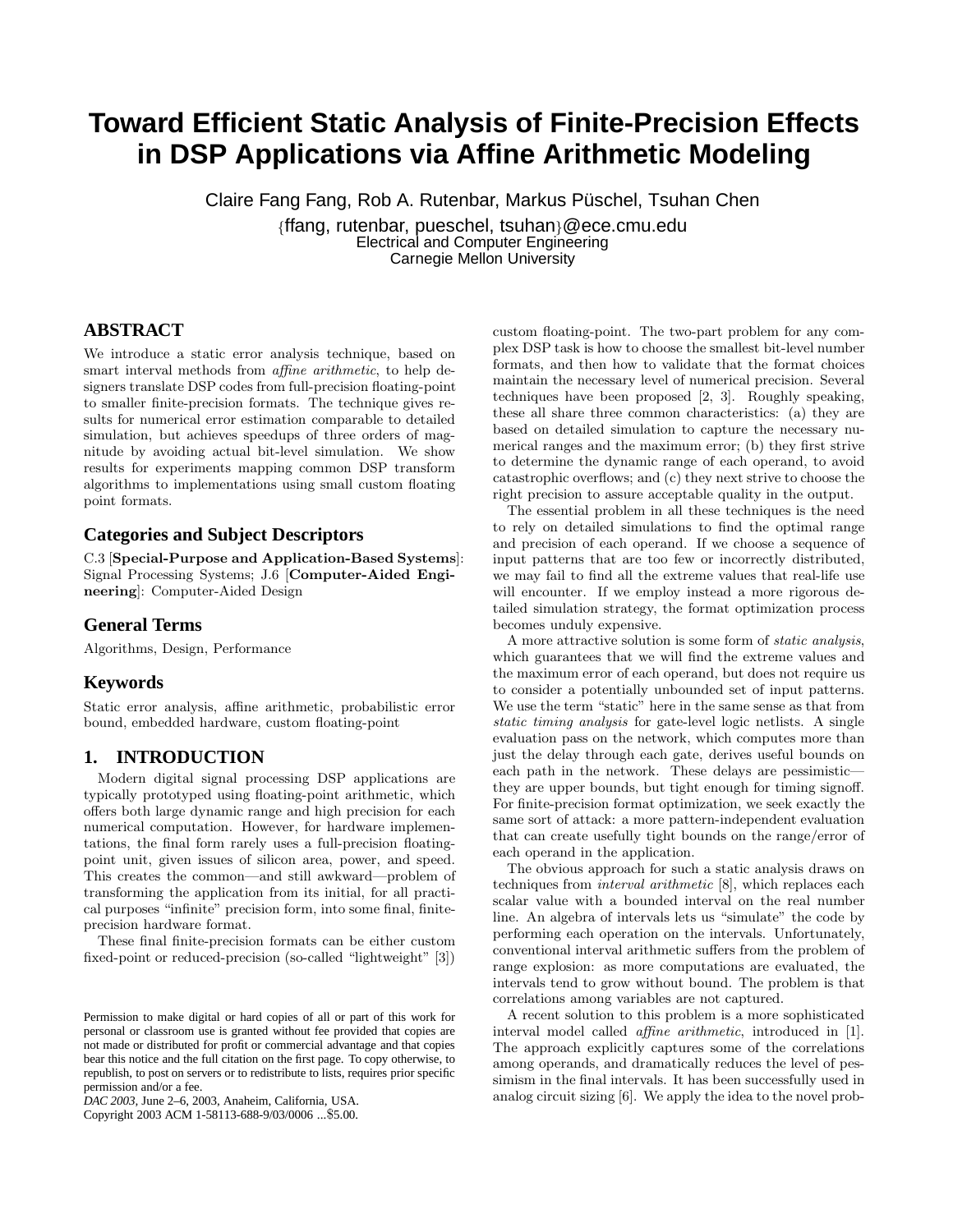

Figure 1: Standard single precision floating-point format

lem of finite-precision error estimation for reduced-precision custom floating point formats: we seek to efficiently estimate, for each operand, the maximum difference (the error) between a finite-precision implementation and a reference "ideal" version using standard floating point. We show how to build an explicit numerical model of the error and estimate it quickly using affine arithmetic. We derive a model that estimates a hard upper bound for the error. This bound, however, becomes less accurate as more computations are evaluated. We solve this problem by using probabilistic methods to compute a 'soft" bound that is satisfied with a user-specified probability.

The remainder of the paper is organized as follows. Section 2 gives relevant background on floating point error and affine arithmetic. Section 3 formulates our error analysis model and offers a refinement based on probabilistic bounds. Section 4 present some results for several DSP benchmarks showing the viability of the approach. Application examples on two practical design problems are given. Finally, Section 5 offers concluding remarks.

## **2. BACKGROUND**

## **2.1 Floating-Point Error**

In this section we give a brief overview of the floatingpoint format and its associated error model, followed by an overview of related work on error analysis, to distinguish our approach.

The floating-point format commonly used in general-purpose processors is the IEEE-standard double-precision or singleprecision format, which consists of three fields: sign, exponent and mantissa. Figure 1 shows the single-precision floating-point format, represented by  $2^{e-bias}1.m$ , where  $e \in$ [0, 256],  $bias = 127, m \in [0, 1]$ , and the leading '1' is implicitly specified. The precision of the floating-point format is determined by the mantissa bit-width, and usually 23 bit is sufficient for most applications. This is the standard mantissa bit-width for single-precision format.

However, in application specific floating-point units, more flexible custom formats can be adopted to reduce the hardware cost and the power consumption. In this case, the precision becomes a "tuning" parameter, which can be optimized to minimize the hardware cost while guaranteeing the algorithm's required numerical performance. One important property of floating-point arithmetic is that the rounding error depends not only on the mantissa bit-width, but also on the magnitude of the operands. A conventional error model is given by

$$
x_f = x + x \cdot 2^{-(t+1)} \cdot \varepsilon,
$$
  
\n
$$
x_f \circ y_f = (x_f \bullet y_f) + (x_f \bullet y_f) \cdot 2^{-(t+1)} \cdot \varepsilon,
$$
\n(1)

where  $x_f$  is the floating-point representation of a real number  $x$ ,  $\circ$  is the floating-point approximation of an arithmetic operation •,  $\varepsilon \in [-1, 1]$  is an error term, and t is the mantissa bit-width [11]. The error model (1) makes static error analysis impossible since the magnitude information of x or  $x_f \cdot y_f$  is only available at run time.

To quantify the error of an application implemented in custom floating-point format, two approaches can be taken:

- Simulation estimates the error as the maximal difference between two implementations over a large number of runs: one using a custom floating-point format and the other using the IEEE-standard double-precision format, which is assumed to have virtually infinite precision [2, 3]. Although this approach is application independent and provides good accuracy, it may be prohibitive for fast design decision making because of the high computational effort.
- *Static analysis* estimates an error bound at compile time. Methods in this category are mostly application dependent  $[10, 5, 7, 12, 13]$ : a linear transfer function is required between the inputs and the outputs, and a closed form of the output error variance is developed based on the floating-point error model (1). One application independent approach was introduced in [4], which developed error bound models for common operators based on interval arithmetic (IA). However, it is very likely to lead to unacceptable overestimation since IA does not take into account correlations between intervals.

In this paper, we suggest an alternative approach to application independent static error analysis that combines high accuracy with fast evaluation time.

#### **2.2 Affine Arithmetic**

The modeling tool in this paper is *affine arithmetic*, which is an efficient and recent variant of range arithmetic. In this section, we begin with introducing its predecessor, interval arithmetic, and then emphasize the advantage of affine arithmetic.

Interval arithmetic (IA), also known as interval analysis, was invented in the 1960s by Moore [8] to solve range problems. The uncertainty in a variable  $x$  is represented by the interval  $\overline{x} = [\overline{x}.lo, \overline{x}.hi]$ , meaning that the true value of x is known to satisfy  $\overline{x}.lo \le x \le \overline{x}.hi$ . For each operation  $f: R^m \to R$ , there is a corresponding range extension  $f: R^m \to R$ , there is a corresponding range extension  $f: \overline{R}^m \to \overline{R}$ . Taking addition as an example, the corresponding IA operation is obtained as

$$
\overline{z} = \overline{x} + \overline{y} = \overline{x}.lo + \overline{y}.lo, \overline{x}.hi + \overline{y}.hi.
$$
 (2)

Analogous formulas can be derived for multiplication, division, square root, and other common mathematical functions [1]. A floating-point error model based on IA was introduced in [4]. The main problem of IA is overestimation, especially for correlated variables. To illustrate this problem, suppose that in (2)  $\overline{x} = [-1,1], \overline{y} = [-1,1],$  and that x and y have the relation  $y = -x$ . Using (2),  $\overline{z} = [-2, 2]$ , while  $z = x + y = 0$ . The effect of overestimation accumulates along the computation chain, and may result in an exponential range explosion.

Affine arithmetic (AA), or affine analysis, is a recent refinement in range arithmetic to alleviate the problem of overestimation in IA [1]. It has been used in areas such as computer graphics and analog circuit sizing [1, 6]. In contrast to IA, AA preserves correlations among intervals. In affine arithmetic, the uncertainty of a variable  $x$  is represented as a range in an *affine form*  $\hat{x}$  given by

$$
\widehat{x} = x_0 + x_1 \varepsilon_1 + x_1 \varepsilon_1 + \dots + x_n \varepsilon_n, \quad \text{with } -1 \le \varepsilon_i \le 1. \tag{3}
$$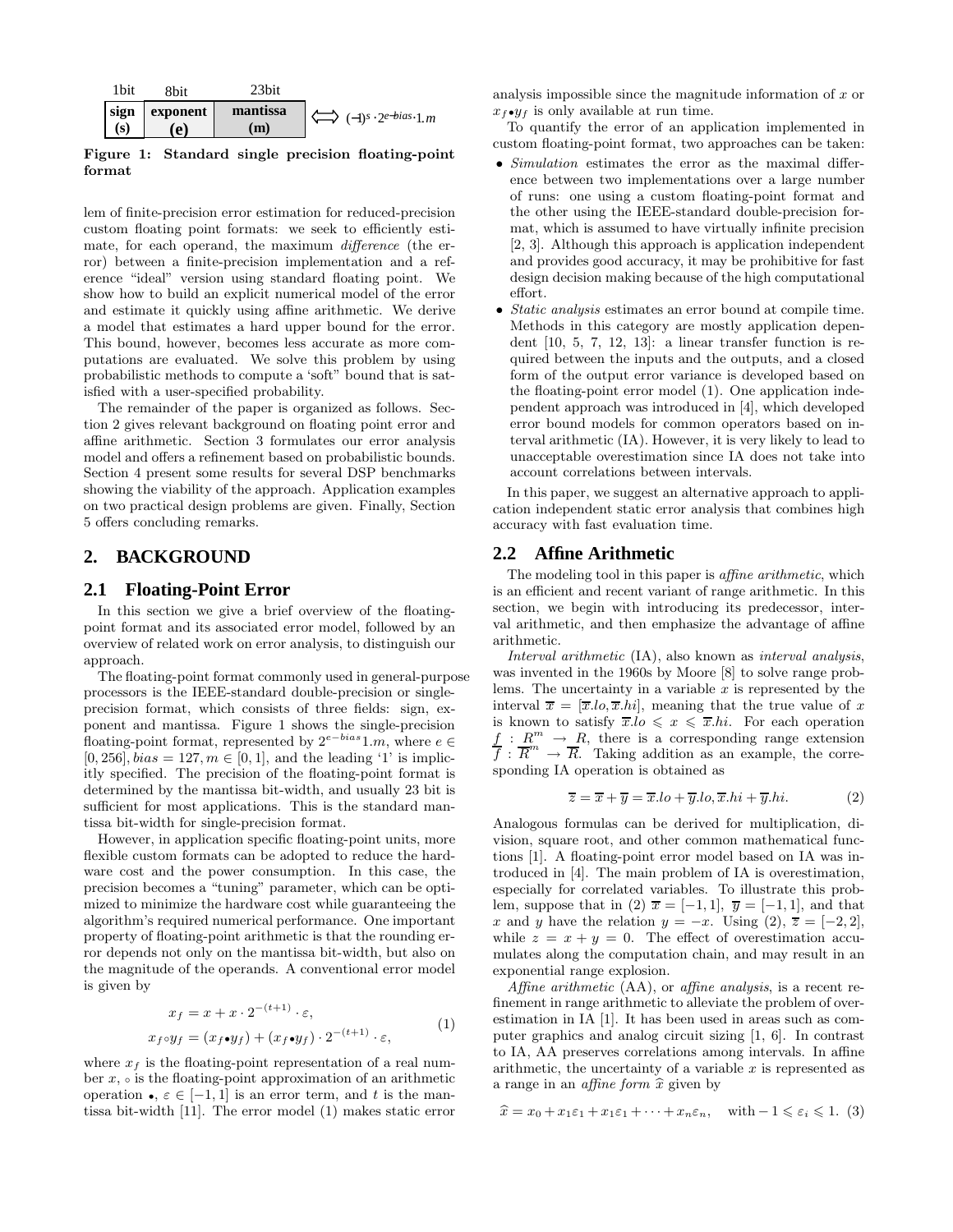

Figure 2: Comparison of AA and IA

Each symbol  $\varepsilon_i$  stands for an independent component of the total uncertainty of the variable  $x$ ; the corresponding coefficient  $x_i$  gives the magnitude of that component. For the affine operations  $\hat{x} \pm \hat{y}$ ,  $a \pm \hat{x}$ , and  $a\hat{x}$ , the resulting affine forms are easily obtained using (3). For other operations (e.g., multiplication), the result, as a function  $f(\varepsilon_1, \ldots, \varepsilon_n)$ of the  $\varepsilon_i$ 's, is no longer affine. Thus, to obtain the affine form for the result, first a linear function  $f^*(\varepsilon_1,\ldots,\varepsilon_n)$  is selected as an approximation of  $f(\varepsilon_1, \ldots, \varepsilon_n)$ , and a new noise term indicating the approximation error is estimated and added to the final affine form [1].

The key feature of AA is that one noise symbol may contribute to the uncertainties of two or more variables, indicating correlations among them. When these variables are combined, error terms may cancel out. This advantage is especially noticeable in computations that are highly correlated or of great computational depth. Returning to our previous simple example, suppose that  $x$  and  $y$  have affine forms  $\hat{x} = 0 + 1\varepsilon$  and  $\hat{y} = -\hat{x} = 0 - 1\varepsilon$ . In this case, the affine form of the sum  $\hat{z} = \hat{x} + \hat{y} = 0$  perfectly coincides with the actual range of the variable z.

# **3. ERROR ANALYSIS VIA AFFINE MODELING**

Range arithmetic provides a tool for problems in which precise information is unavailable and an estimation of range offers a good approximation of the solution. We apply range arithmetic to floating-point error analysis. In this section, we first introduce the AA-based floating-point error model and use it to derive "hard" error bounds. Then we use probabilistic methods to refine the model to obtain "soft" probabilistic error bounds.

## **3.1 AA-based Floating-Point Error Model**

As explained in the previous section, AA provides the opportunity for range cancellation. If we think of the floatingpoint error as a range, we can model the floating-point number representation and computations using AA. Figure 2 is an intuitive example illustrating the difference between AA and IA in the context of floating-point error propagation. The AA-based error ranges carry information about

the error sources, which enables error cancellation, while the IA-based error ranges always accumulate, which inevitably leads to overestimation.

Next, we formally derive a floating-point error model based on AA. Our goal is to find a simple form, independent of the exact magnitude information, to represent floating-point numbers and computations. we develop the model in three steps.

AA model for floating-point numbers. According to  $(1)$ , a floating-point number  $x_f$  can be written as

$$
x_f = x + x \cdot 2^{-(t+1)} \cdot \varepsilon, \quad \text{with } \varepsilon \in [-1, 1]. \tag{4}
$$

Note that the floating-point model (4) is in an affine form. The uncertainty term  $x_f \cdot 2^{-(t+1)} \cdot \varepsilon$  is caused by the floatingpoint approximation, or rounding.

AA model for floating-point number ranges. To apply range arithmetic, in particular AA, to error analysis, we develop now a floating-point model for ranges. Suppose a variable x is in the range  $\hat{x} = [x_0 - x_1, x_0 + x_1]$ . Then  $\hat{x}$ can be written as

$$
\widehat{x} = x_0 + x_1 \varepsilon_r,
$$

and, using (4), its floating-point representation is

$$
\widehat{x}_f = x_0 + x_1 \varepsilon_r + (x_0 + x_1 \varepsilon_r) \cdot 2^{-(t+1)} \cdot \varepsilon_x.
$$
 (5)

To reduce (5) to an affine form, we introduce the bounding operator B:

$$
B(x_0 + \sum_{i=1}^N x_i \varepsilon_i) = \sum_{i=0}^N |x_i|,
$$

which computes a hard upper bound of its argument. Then we apply B to (5) to obtain an upper bound of  $\hat{x}_f$  in affine form with associated error  $E(\hat{x}_f)$ :

$$
\widehat{x}_f \leq x_0 + x_1 \varepsilon_r + (|x_0| + |x_1|) \cdot 2^{-(t+1)} \cdot \varepsilon_x, \qquad (6)
$$

$$
E(\widehat{x}_f) = \widehat{x}_f - \widehat{x} \leq (|x_0| + |x_1|) \cdot 2^{-(t+1)} \cdot \varepsilon_x. \tag{7}
$$

The sign  $\leq$ ' here means that the range on the left is included in the range on the right. In (7), the error is related to both the insufficient knowledge of the exact magnitude of  $x$ , and the floating-point rounding error.

AA models for floating-point range computations. Using (6), we now derive error models for the addition and the multiplication of floating-point ranges.

#### Floating-point addition :  $\widehat{z}_f = \widehat{x}_f \oplus \widehat{y}_f$

$$
\widehat{z}_f \leq (\widehat{x}_f + \widehat{y}_f) + B(\widehat{x}_f + \widehat{y}_f) 2^{-(t+1)} \varepsilon_z
$$
  
\n
$$
\leq \widehat{x} + B(\widehat{x}) 2^{-(t+1)} \varepsilon_x + \widehat{y} + B(\widehat{y}) 2^{-(t+1)} \varepsilon_y
$$
  
\n
$$
+ B(\widehat{x}_f + \widehat{y}_f) 2^{-(t+1)} \varepsilon_z
$$
  
\n
$$
E(\widehat{z}_f) = (\widehat{x}_f \oplus \widehat{y}_f) - (\widehat{x} + \widehat{y})
$$
  
\n
$$
\leq B(\widehat{x}) 2^{-(t+1)} \varepsilon_x + B(\widehat{y}) 2^{-(t+1)} \varepsilon_y
$$
  
\n
$$
+ B(\widehat{x}_f + \widehat{y}_f) 2^{-(t+1)} \varepsilon_z
$$
\n(8)

Floating-point multiplication :  $\widehat{z}_f = \widehat{x}_f \otimes \widehat{y}_f$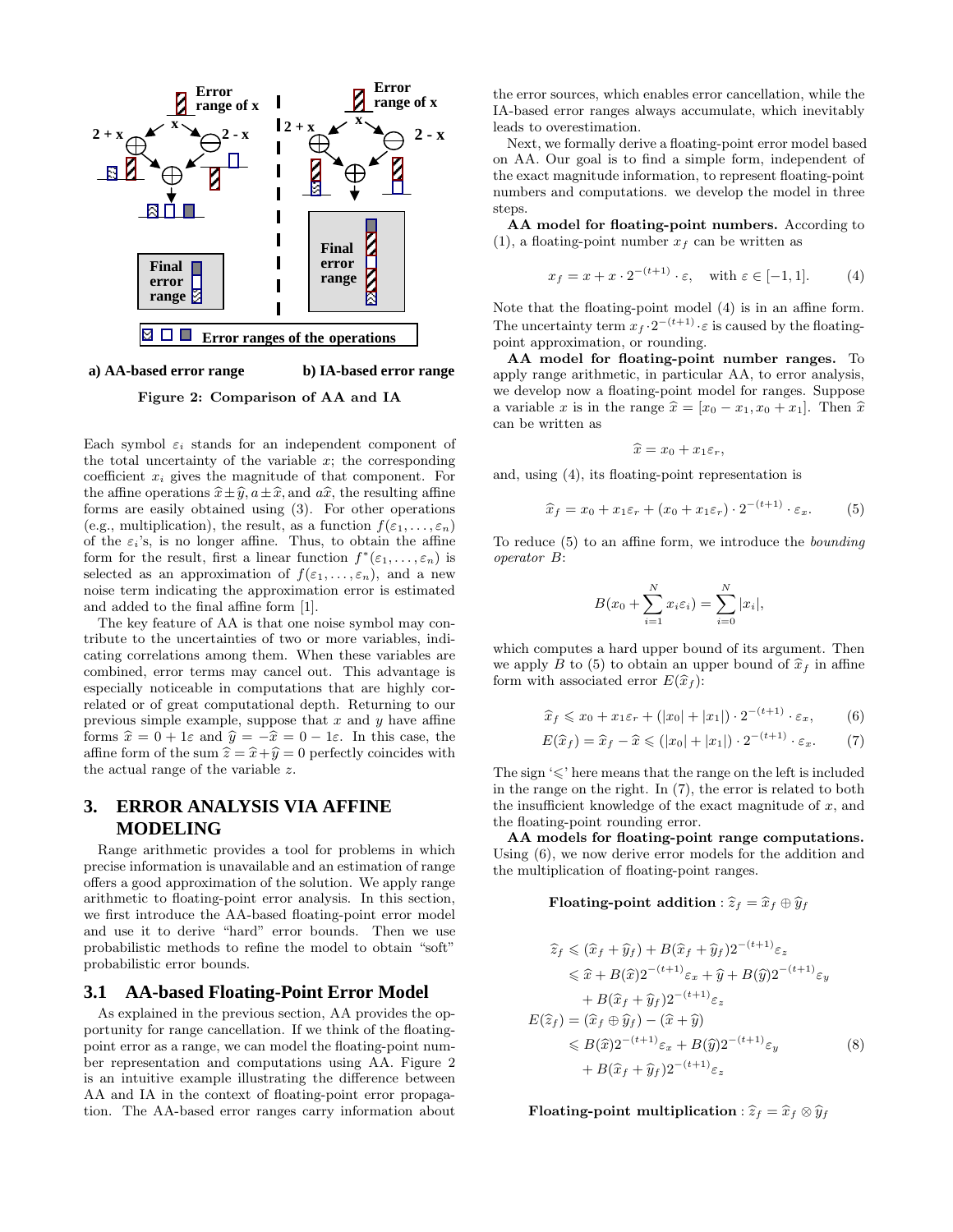| Benchmarks | $\#$ of<br>adds | AA error<br>bound | max<br>error | ratio    |
|------------|-----------------|-------------------|--------------|----------|
| WHT4       |                 | 0.0029            | 0.0027       | $1.08\,$ |
| WHT64      | 64              | 0.1094            | 0.0334       | 3.27     |

Table 1: Estimation accuracy vs. algorithm complexity

$$
\hat{z}_f \leq (\hat{x}_f \cdot \hat{y}_f) + B(\hat{x}_f \cdot \hat{y}_f) \cdot 2^{-(t+1)} \cdot \varepsilon_z
$$
  
\n
$$
\leq (\hat{x} + B(\hat{x})2^{-(t+1)} \varepsilon_x)(\hat{y} + B(\hat{y})2^{-(t+1)} \varepsilon_y)
$$
  
\n
$$
+ B(\hat{x}_f \cdot \hat{y}_f)2^{-(t+1)} \varepsilon_z
$$
  
\n
$$
\approx \hat{x} \cdot \hat{y} + \hat{y}B(\hat{x})2^{-(t+1)} \varepsilon_x + \hat{x}B(\hat{y})2^{-(t+1)} \varepsilon_y
$$
  
\n
$$
+ B(\hat{x}_f \cdot \hat{y}_f)2^{-(t+1)} \varepsilon_z
$$
  
\n
$$
E(\hat{z}_f) = \hat{x}_f \otimes \hat{y}_f - (\hat{x} \cdot \hat{y})
$$
  
\n
$$
\leq B(\hat{x})B(\hat{y})2^{-(t+1)} (\varepsilon_x + \varepsilon_y) + B(\hat{x}_f \cdot \hat{y}_f)2^{-(t+1)} \varepsilon_z
$$

Note that we ignore the second order term  $\varepsilon_x \varepsilon_y$  in the multiplication model. From  $(7)-(9)$ , we see that the floating-point error of any range is in an affine form. We can generalize this form and rewrite it as  $C_0 + \sum C_i \varepsilon_i$ , where the  $\varepsilon_i$ 's, called error symbols, are in the range  $[-1, 1]$ . The corresponding error bound is given by

error bound = 
$$
B(C_0 + \sum_{i=1}^{N} C_i \varepsilon_i) = \sum_{i=0}^{N} |C_i|
$$
. (10)

The sharing of error symbols among two or more variables indicates their correlations and offers the opportunity for error cancellation. It is this numerical formulation of the rounding error—the difference between a specific finite precision format and the "ideal" real value—that is the basis for our static evaluation strategy. In section 4, we show the effectiveness of this method compared to the conventional floating-point error model based on IA.

#### **3.2 Probabilistic Bounding**

The AA-based error analysis estimates a reasonable bound for the floating-point error, but one drawback is that the estimation accuracy drops with the increasing computational complexity of the target floating-point program. This behavior is shown in Table 1 by comparing a Walsh-Hadamard transform (WHT) of size 4 and of size 64, with 8 and 384 operations, respectively. To obtain the error bounds, we assume a 16-bit mantissa. The AA based error is obtained using the above method; the maximum error (fourth column) is obtained by a simulation over one million random input vectors. In both cases, the largest error of any output is chosen. The fifth column display the ratio between these error bounds. For size 4, the AA-based method is very accurate, for size 64, it is a factor of 3.27 worse than the simulated error. Clearly, for a floating-point program with thousands of arithmetic operations, the AA-based hard error bound may become useless.

The main reason for the decreasing accuracy in the AA based analysis compared to simulation is the increasing unlikeliness that all errors  $\varepsilon_i$  in (10) are simultaneously close to being maximal. To formalize this behavior, we assume that the error symbols  $\varepsilon_i$  in (10) are independent random variables uniformly distributed in [-1, 1]. We set  $S_N =$  $\sum_{i=1}^{N} C_i \varepsilon_i$  and denote with  $\mathcal{N}(0, 1)$  a standard normally distributed random variable. Then, by the central limit theorem,

$$
\frac{S_N}{\sqrt{N}\sqrt{Variance(S_N)}} \to \mathcal{N}(0, 1).
$$

We use this interpretation to develop a refinement of the AAbased error analysis, which is based on probabilistic bounds. To achieve this, we modify the bounding operator  $B$  such that it returns a confidence interval that bounds the error with a specified high probability  $\lambda$ . We denote this new operator  $B_{\lambda}$  and define it by

$$
B_{\lambda}(C_0 + \sum_{i=1}^{N} C_i \varepsilon_i) = C_0 + F_{\lambda}(S_N), \qquad (11)
$$

where  $F_{\lambda}(S_N)$  is the probabilistic bound for  $S_N$ 

$$
prob(error \leq F_{\lambda}(S_N)) \geq \lambda.
$$

To calculate  $F_{\lambda}(S_N)$  for a given  $\lambda$ , we use the inverse CDF (Cumulative Density Function) of  $S_N$  for  $N = 1, 2, 3$ , and Gaussian approximation for  $N > 3$ . If c is the number of operations in the given program, then the final maximum estimated error  $K$  over all outputs satisfies

$$
prob(error \leqslant K) \geqslant \lambda^c.
$$

## **4. EXPERIMENTAL RESULTS**

## **4.1 Methodology**

Recall our original goal: estimate quickly the numerical errors that accrue given a candidate reduced-precision custom floating-point format. The actual "error" we seek is the maximum difference between the floating-point value computed in this format, and the "ideal" real value, which we take to be the IEEE double-precision version of the computation. With bit-level simulation over a suitably large set of inputs, we can calculate this error. In all the experiments in this section, we compare our estimated error bound against this simulated maximum error.

Two C++ libraries are built to assist the AA-based error analysis and the evaluation. One is a custom floating-point library, called CMUfloat [3]. Arbitrary mantissa and exponent width can be specified in the variable declaration. The maximal error is obtained by comparing the output of the CMUfloat and double-precision versions of the code simulated with  $10^6$  randomly generated independent uniformly distributed inputs. We assume a 16-bit mantissa and an 8-bit exponent in all the experiments. The other library is an AA-based floating-point computation library that overloads the C++ arithmetic operators and computes the affine form for each operation in the code, and the relevant bound. This strategy allows us to analyze the program with minimal modification to the source code.

#### **4.2 AA vs. IA**

To verify that range cancellation enabled by noise symbol sharing in the AA modeling helps improving the estimation accuracy, we compare the AA-based error bound according to  $(7)-(9)$  with the conventional IA-based error bound in a DSP application—the 8-input IDCT (Inverse Discrete Cosine Transform), which is widely used in image and video processing. The inputs are assumed to lie in the range [- 128, 128]. As shown in Table 2, the AA-based approach provides a much tighter error bound than the IA-based approach. IA overestimates because it fails to consider the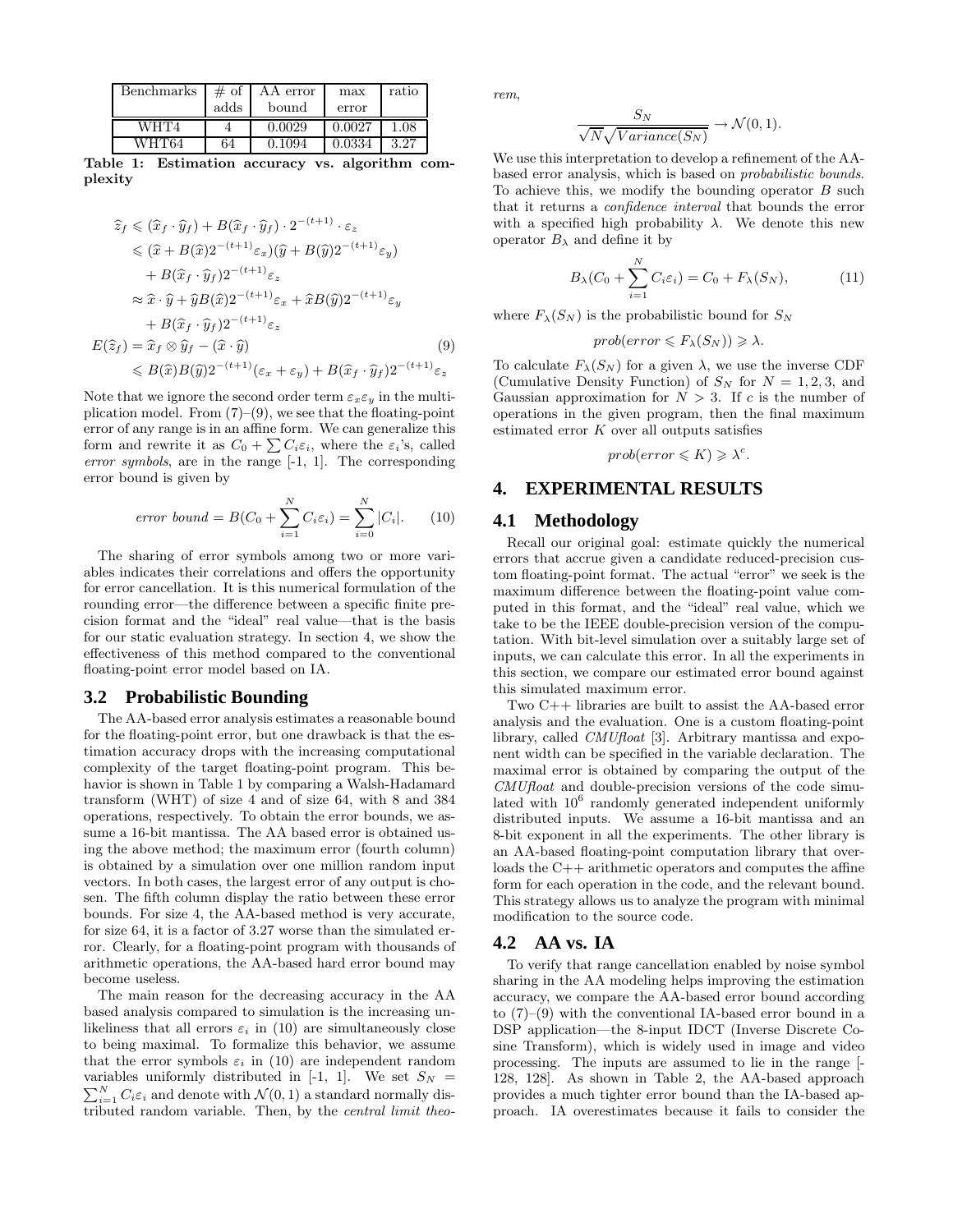|        | AA error bound   IA error bound   Max error |        |
|--------|---------------------------------------------|--------|
| 0.0431 | 0.0964                                      | 0.0203 |
|        |                                             |        |

Table 2: Error analysis results on IDCT



Figure 3: Dataflow of the IDCT algorithm

correlations among variables. We highlight an example of such correlations in the IDCT diagram in Figure 3.

Since correlations in the data path are very common in DSP applications, our AA-based error model significantly improves accuracy compared to the IA-based model, while incurring virtually the same computational cost.

#### **4.3 Benchmark Results**

We test the applicability and accuracy of the proposed error model and the probabilistic bounding method on a variety of common signal processing kernels, including WHT, FIR filter, and IDCT. Table 3 displays hard bounds and probabilistic bounds (for  $\lambda = 0.9999$ ) with confidences. Table 4 shows the CPU times needed to compute the estimated bounds and the simulated maximum error. Note that the CPU time required to compute the probabilistic bound is independent of  $\lambda$ . We conclude that our error estimation produces useful estimates significantly faster than simulation.

|              | Hard   | Probabilistic | Confidence    | Max    |
|--------------|--------|---------------|---------------|--------|
|              | bound  | bound         | $\lambda^{c}$ | error  |
| WHT4         | 0.0029 | 0.0029        | 0.9992        | 0.0027 |
| WHT64        | 0.1094 | 0.0325        | 0.962         | 0.0334 |
| FIR4         | 0.0028 | 0.0023        | 0.9996        | 0.0020 |
| FIR25        | 0.0132 | 0.0057        | 0.998         | 0.0062 |
| <b>IDCT8</b> | 0.0431 | 0.0197        | 0.9962        | 0.0203 |

Table 3: Improvement on accuracy ( $\lambda = 0.9999$ )

Figure 4 shows the behavior of the probabilistic bound with varying  $\lambda$  (abscissa) for WHT64 with  $c = 384$ . The confidences  $\lambda^c$  for the bounds are displayed above the bars. Note that there is also a confidence value associated with the simulation result, because the maximum error seen in 10<sup>6</sup> simulations only guarantees that

$$
prob(error > maximum\ error) \leqslant \frac{1}{10^6},
$$

if we assume uniform error distribution. Therefore the corresponding confidence of the simulated maximum error is 0.999999. The results show that our method generates highly accurate probabilistic bounds that substantially improve the hard bound  $(\lambda = 1)$  with slight sacrifice in confidence.

|                   | CPU time for<br>probabilistic bound | CPU time for<br>max error |
|-------------------|-------------------------------------|---------------------------|
| WHT4              | 0.002                               | 31.40                     |
| WHT64             | 0.173                               | 2854                      |
| FIR4              | 0.005                               | 54.33                     |
| FIR <sub>25</sub> | 0.018                               | 331                       |
| <b>IDCT8</b>      | 0.010                               | 282.2                     |

Table 4: Comparison of CPU time (sec)



Figure 4: Probabilistic bounds for WHT

## **4.4 Application Example 1: Exploring the Design Space**

We illustrate here how our error analysis tool assists with fast design space exploration in the dimension of numerical precision.

For a given algorithm, various implementations will lead to differing numerical precisions due to different data paths, even with the same floating-point format. In this example, we consider a much more complicated kernel, a DCT type IV of size 64, which requires about 830 arithmetic operations on the data path. We generate four different implementations, based on algebraically different algorithms, using the DSP transform code generator SPIRAL [9], and compare the obtained error bounds. In this experiment, we specify  $\lambda$  to be 0.9999, which offers a confidence of  $\lambda^c = 0.92$ . The choice of  $\lambda$  does not affect the relative order of the error bounds for the four different algorithms.

In Figure 5, both the probabilistic error bound and the maximum error yield the same order for the four algorithms with respect to numerical accuracy: DCT4 < DCT2 < DCT3 < DCT1, while the probabilistic error bound estimation is about 5000 times faster than running the simulation of one million random inputs. Note that the large spread in accuracy makes the choice of the algorithm a mandatory task.

## **4.5 Application Example 2: Determining the Minimum Mantissa Bit-width**